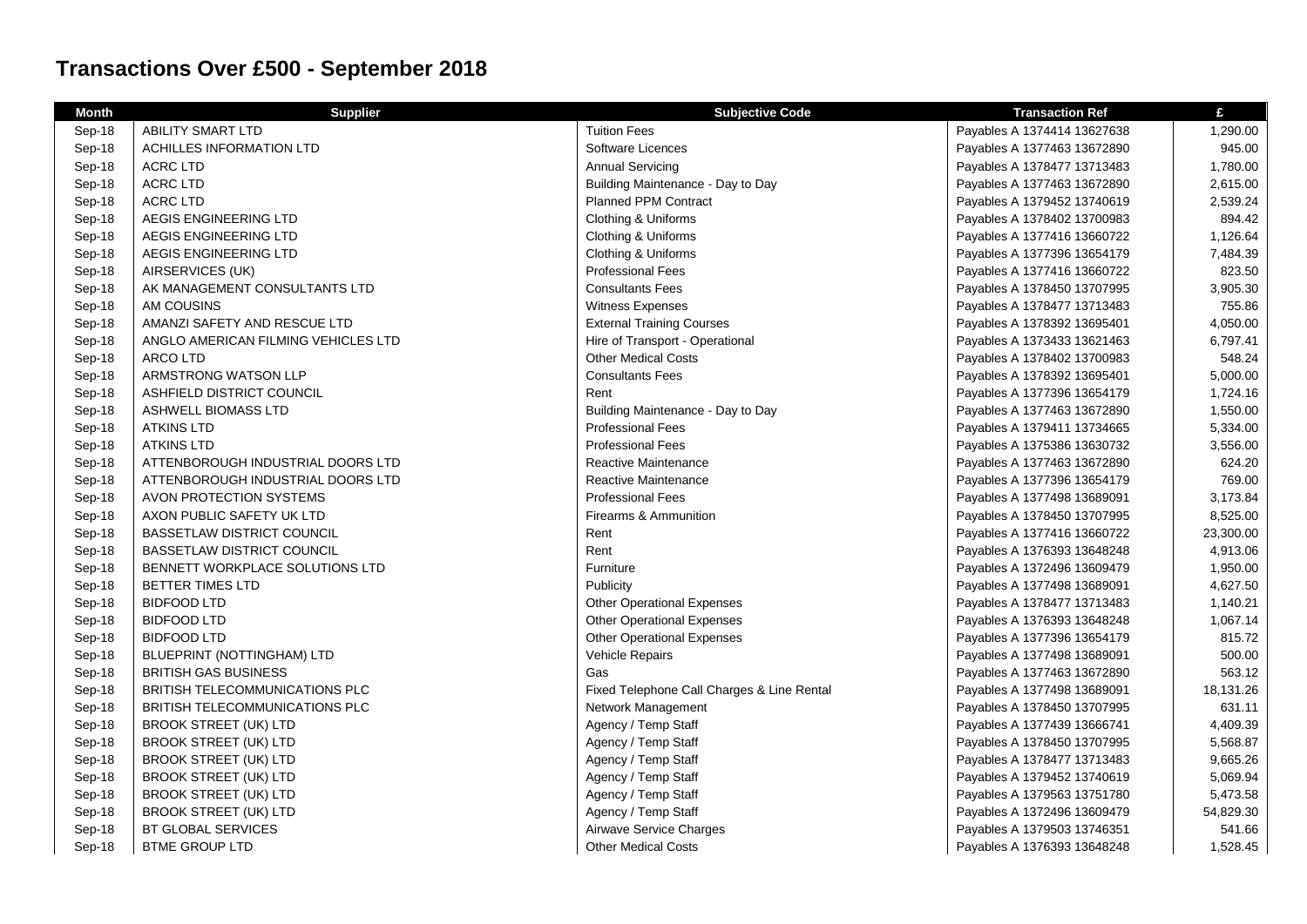| <b>Month</b> | <b>Supplier</b>                                       | <b>Subjective Code</b>                                       | <b>Transaction Ref</b>      | £         |
|--------------|-------------------------------------------------------|--------------------------------------------------------------|-----------------------------|-----------|
| Sep-18       | <b>BUYWORKS LTD</b>                                   | <b>Consultants Fees</b>                                      | Payables A 1379563 13751780 | 8,077.50  |
| Sep-18       | <b>BUYWORKS LTD</b>                                   | <b>Consultants Fees</b>                                      | Payables A 1378392 13695401 | 4,140.00  |
| Sep-18       | <b>BUYWORKS LTD</b>                                   | <b>Consultants Fees</b>                                      | Payables A 1377463 13672890 | 3,465.00  |
| Sep-18       | <b>BUYWORKS LTD</b>                                   | <b>Consultants Fees</b>                                      | Payables A 1377396 13654179 | 4,365.00  |
| Sep-18       | CAPITA BUSINESS SERVICES LTD                          | <b>Hotel Accommodation</b>                                   | Payables A 1373433 13621463 | 6,242.39  |
| Sep-18       | CAPITA BUSINESS SERVICES LTD                          | <b>Public Transport &amp; Parking</b>                        | Payables A 1378538 13728572 | 4,395.47  |
| Sep-18       | <b>CDW LTD</b>                                        | Other IT Costs                                               | Payables A 1379411 13734665 | 3,472.50  |
| Sep-18       | <b>CERTAS ENERGY UK LTD</b>                           | Diesel                                                       | Payables A 1378450 13707995 | 12,500.40 |
| Sep-18       | <b>CERTAS ENERGY UK LTD</b>                           | Diesel                                                       | Payables A 1379563 13751780 | 15,749.30 |
| Sep-18       | CERTAS ENERGY UK LTD                                  | Diesel                                                       | Payables A 1374414 13627638 | 25,309.35 |
| Sep-18       | <b>CERTAS ENERGY UK LTD</b>                           | <b>Diesel</b>                                                | Payables A 1379503 13746351 | 5,319.50  |
| Sep-18       | <b>CERTAS ENERGY UK LTD</b>                           | Diesel                                                       | Payables A 1377498 13689091 | 10,668.00 |
| Sep-18       | <b>CERTAS ENERGY UK LTD</b>                           | Diesel                                                       | Payables A 1379411 13734665 | 15,959.56 |
| Sep-18       | <b>CERTAS ENERGY UK LTD</b>                           | Diesel                                                       | Payables A 1377463 13672890 | 12,801.60 |
| Sep-18       | CHANGE COURSE CONSULTANTS LTD                         | <b>External Training Courses</b>                             | Payables A 1377439 13666741 | 5,600.00  |
| Sep-18       | <b>CHARLES FELLOWS SUPPLIES LTD</b>                   | Clothing & Uniforms                                          | Payables A 1378402 13700983 | 4,069.20  |
| Sep-18       | <b>CHORUS INTELLIGENCE LTD</b>                        | Software Licences                                            | Payables A 1378450 13707995 | 28,500.00 |
| Sep-18       | <b>CINTRA LTD</b>                                     | <b>Interpreters Fees</b>                                     | Payables A 1378450 13707995 | 20,504.80 |
| Sep-18       | <b>CINTRA LTD</b>                                     | <b>Interpreters Fees</b>                                     | Payables A 1378477 13713483 | 24,835.40 |
| Sep-18       | <b>CIPFA BUSINESS LTD</b>                             | <b>External Training Courses</b>                             | Payables A 1379411 13734665 | 590.00    |
|              | CITY PRESS LEEDS LTD                                  | Printing                                                     |                             | 992.00    |
| Sep-18       |                                                       |                                                              | Payables A 1377416 13660722 | 855.00    |
| Sep-18       | CJS (UK MANAGEMENT) LTD                               | <b>External Training Courses</b><br><b>Professional Fees</b> | Payables A 1378450 13707995 |           |
| Sep-18       | CMS CAMERON MCKENNA                                   |                                                              | Payables A 1377463 13672890 | 19,500.00 |
| Sep-18       | CNLR HORIZONS LTD TA CIC                              | Counselling                                                  | Payables A 1377463 13672890 | 549.00    |
| Sep-18       | <b>COLLEGE OF POLICING</b>                            | <b>External Training Courses</b>                             | Payables A 1378450 13707995 | 2,265.00  |
| Sep-18       | <b>COLLEGE OF POLICING</b>                            | <b>External Training Courses</b>                             | Payables A 1378477 13713483 | 2,412.00  |
| Sep-18       | <b>COLLEGE OF POLICING</b>                            | <b>External Training Courses</b>                             | Payables A 1372496 13609479 | 756.50    |
| Sep-18       | COLLEGE OF POLICING                                   | <b>External Training Courses</b>                             | Payables A 1377498 13689091 | 12,612.46 |
| Sep-18       | COLLEGE OF POLICING                                   | <b>External Advertising</b>                                  | Payables A 1377498 13689091 | 4,873.77  |
| Sep-18       | <b>COONEEN AT WORK LTD</b>                            | Clothing & Uniforms                                          | Payables A 1378450 13707995 | 30,660.31 |
| Sep-18       | <b>COONEEN AT WORK LTD</b>                            | Clothing & Uniforms                                          | Payables A 1377416 13660722 | 2,083.33  |
| Sep-18       | <b>COPACC LTD</b>                                     | Subscriptions                                                | Payables A 1379411 13734665 | 1,500.00  |
| Sep-18       | <b>CORFIELD SERVICE DOGS</b>                          | Police Dogs - purchase                                       | Payables A 1377416 13660722 | 650.00    |
| Sep-18       | CRAIGARD (SHERWOOD PARK) LTD                          | Rent                                                         | Payables A 1373433 13621463 | 18,093.75 |
| Sep-18       | CROWN PET FOODS LTD                                   | Police Dogs - Feed/kennelling/vets                           | Payables A 1377498 13689091 | 620.46    |
| Sep-18       | <b>CTMILTD</b>                                        | <b>Consultants Fees</b>                                      | Payables A 1372496 13609479 | 5,200.00  |
| Sep-18       | CULTURE LEARNING AND LIBRARIES (MIDLANDS) T/A INSPIRE | <b>External Training Courses</b>                             | Payables A 1377396 13654179 | 790.00    |
| Sep-18       | D.TEC INTERNATIONAL LTD                               | <b>Other Medical Costs</b>                                   | Payables A 1372496 13609479 | 890.00    |
| Sep-18       | <b>D.TEC INTERNATIONAL LTD</b>                        | <b>Professional Fees</b>                                     | Payables A 1378450 13707995 | 914.00    |
| Sep-18       | DATA PRO IT LTD                                       | Other IT Costs                                               | Payables A 1379452 13740619 | 504.60    |
| Sep-18       | DATA PRO IT LTD                                       | <b>Stationery &amp; Office Consumables</b>                   | Payables A 1379452 13740619 | 1,428.80  |
| Sep-18       | DAVID TYME                                            | <b>Legal Costs</b>                                           | Payables A 1377396 13654179 | 1,317.67  |
| Sep-18       | DEMUX VIDEO SERVICES LTD                              | Maintenance/Consumables Specialist Op Equipment              | Payables A 1378477 13713483 | 5,492.00  |
| Sep-18       | DFP SERVICES LTD                                      | <b>Planned PPM Contract</b>                                  | Payables A 1378477 13713483 | 3,208.03  |
| Sep-18       | <b>EARLE INTERNATIONAL</b>                            | Clothing & Uniforms                                          | Payables A 1379411 13734665 | 1,734.11  |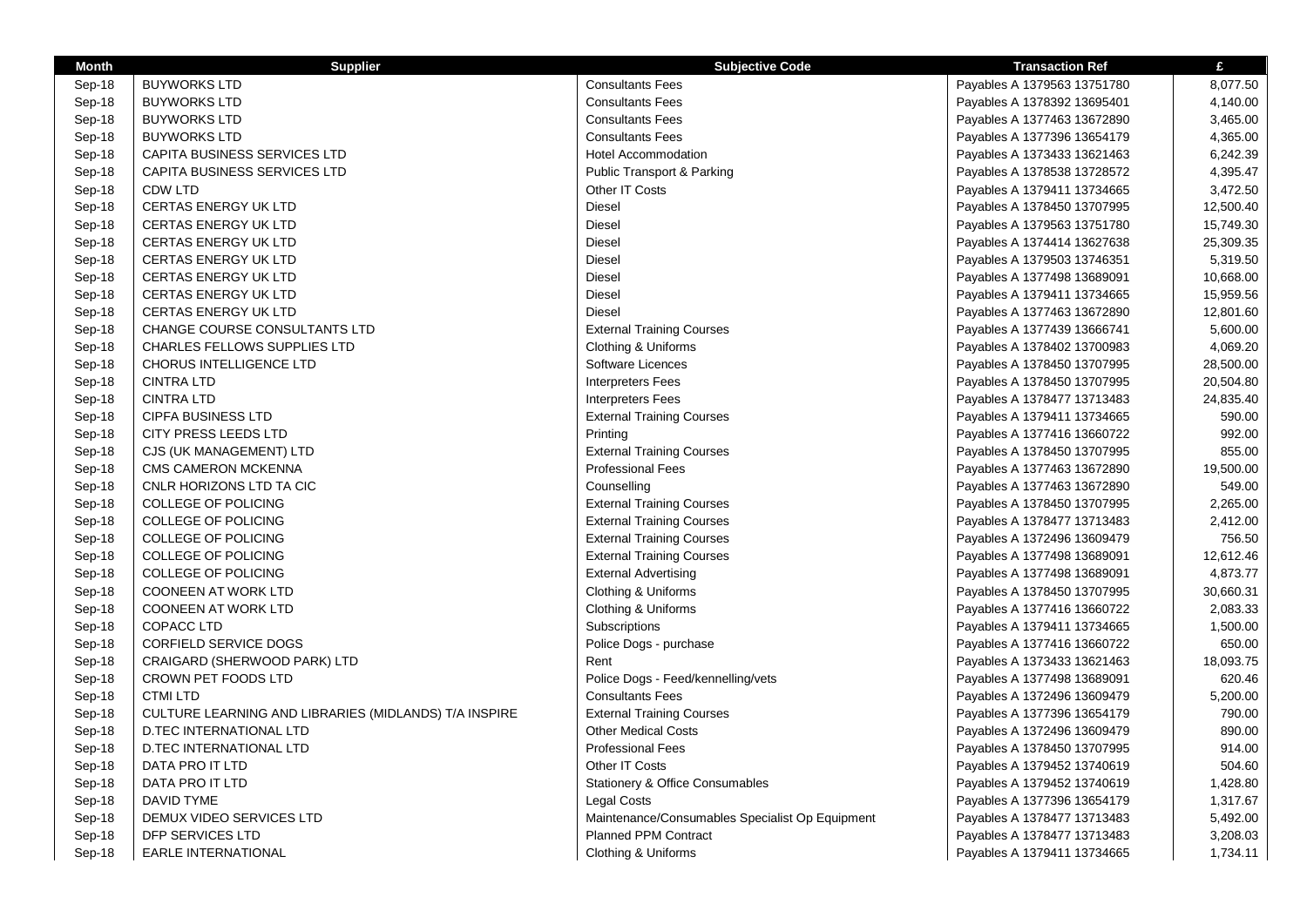| <b>Month</b> | <b>Supplier</b>                        | <b>Subjective Code</b>                    | <b>Transaction Ref</b>      | £         |
|--------------|----------------------------------------|-------------------------------------------|-----------------------------|-----------|
| Sep-18       | EAST MIDLANDS REFERRALS LTD            | <b>Professional Fees</b>                  | Payables A 1377439 13666741 | 2,574.06  |
| Sep-18       | <b>EAST MIDLANDS RFCA</b>              | Hire of Rooms/Premises                    | Payables A 1377463 13672890 | 2,000.00  |
| Sep-18       | EDF ENERGY CUSTOMERS PLC               | Electricity                               | Payables A 1378392 13695401 | 2,696.13  |
| Sep-18       | EDF ENERGY CUSTOMERS PLC               | Electricity                               | Payables A 1377416 13660722 | 36,390.99 |
| Sep-18       | EDF ENERGY CUSTOMERS PLC               | Electricity                               | Payables A 1377396 13654179 | 18,088.08 |
| Sep-18       | ELLIOTT GROUP LTD                      | <b>Fixtures &amp; Fittings</b>            | Payables A 1379563 13751780 | 1,745.76  |
| Sep-18       | ELLIOTT GROUP LTD                      | <b>Fixtures &amp; Fittings</b>            | Payables A 1372496 13609479 | 1,745.76  |
| Sep-18       | ELLIOTT GROUP LTD                      | Hire of Rooms/Premises                    | Payables A 1377463 13672890 | 1,701.52  |
| Sep-18       | ENTERPRISE RENT-A-CAR (UK) LTD         | Hire of Transport - Operational           | Payables A 1372496 13609479 | 2,355.68  |
| Sep-18       | ENTERPRISE RENT-A-CAR (UK) LTD         | Hire of Transport - Operational           | Payables A 1378538 13728572 | 697.04    |
| Sep-18       | ENTERPRISE RENT-A-CAR (UK) LTD         | Hire of Transport - Operational           | Payables A 1378402 13700983 | 1,882.95  |
| Sep-18       | <b>ENVIRONTEC LTD</b>                  | Asbestos Planned                          | Payables A 1377463 13672890 | 2,680.00  |
| Sep-18       | EVERYTHING EVERYWHERE LTD              | Mobile Phone Call Charges & Contract Cost | Payables A 1377416 13660722 | 2,403.28  |
| Sep-18       | EVERYTHING EVERYWHERE LTD              | Mobile Phone Call Charges & Contract Cost | Payables A 1375400 13633728 | 9,916.27  |
| Sep-18       | <b>EXPERIAN LTD</b>                    | <b>Professional Fees</b>                  | Payables A 1373433 13621463 | 1,337.08  |
| Sep-18       | <b>FAIRACRE SERVICES</b>               | Reactive Maintenance                      | Payables A 1378450 13707995 | 693.25    |
| Sep-18       | FISHER HARGREAVES PROCTOR LTD          | Service Charge                            | Payables A 1378538 13728572 | 5,503.57  |
| Sep-18       | FORENSIC SPEECH AND VOICE ANALYSIS LTD | <b>Collaboration service</b>              | Payables A 1378402 13700983 | 5,490.00  |
| Sep-18       | FWP PLUMBERS NOTTINGHAM LTD            | <b>Reactive Maintenance</b>               | Payables A 1377498 13689091 | 1,706.85  |
| Sep-18       | FWP PLUMBERS NOTTINGHAM LTD            | Reactive Maintenance                      | Payables A 1377463 13672890 | 946.43    |
| Sep-18       | <b>GO 2 TELECOM LTD</b>                | Other IT Costs                            | Payables A 1377416 13660722 | 696.00    |
| Sep-18       | <b>GO 2 TELECOM LTD</b>                | <b>Other Operational Expenses</b>         | Payables A 1377498 13689091 | 1,075.85  |
| Sep-18       | <b>GRG PUBLIC RESOURCES LTD</b>        | Damage to Property / Boarding Up          | Payables A 1378450 13707995 | 560.00    |
| Sep-18       | <b>GRG PUBLIC RESOURCES LTD</b>        | Damage to Property / Boarding Up          | Payables A 1378392 13695401 | 780.00    |
| Sep-18       | <b>HAMPSONS RECOVERY</b>               | Vehicle Recovery Costs                    | Payables A 1378477 13713483 | 2,332.20  |
| Sep-18       | HAYS SPECIALIST RECRUITMENT LTD        | Agency / Temp Staff                       | Payables A 1379452 13740619 | 1,273.41  |
| Sep-18       | HAYS SPECIALIST RECRUITMENT LTD        | Agency / Temp Staff                       | Payables A 1374414 13627638 | 5,942.58  |
| Sep-18       | <b>HEALTHWORK LTD</b>                  | <b>Other Medical Costs</b>                | Payables A 1378450 13707995 | 3,150.00  |
| Sep-18       | <b>HEALTHWORK LTD</b>                  | <b>Other Medical Costs</b>                | Payables A 1373433 13621463 | 8,550.00  |
| Sep-18       | <b>HEALTHWORK LTD</b>                  | <b>Other Medical Costs</b>                | Payables A 1379411 13734665 | 5,175.00  |
| Sep-18       | <b>HMCTS</b>                           | <b>Other Partnerships</b>                 | Payables A 1378450 13707995 | 4,600.82  |
| Sep-18       | <b>HMCTS</b>                           | <b>Other Partnerships</b>                 | Payables A 1373433 13621463 | 26,649.48 |
| Sep-18       | <b>HMCTS</b>                           | <b>Other Partnerships</b>                 | Payables A 1376393 13648248 | 8,935.77  |
| Sep-18       | <b>HUTCHISON 3G LTD</b>                | Other Voice & Data                        | Payables A 1379503 13746351 | 539.55    |
| Sep-18       | <b>INCOM TELECOMMUNICATIONS</b>        | Hardware - maintenance                    | Payables A 1379563 13751780 | 769.94    |
| Sep-18       | <b>IRON MOUNTAIN (UK) LTD</b>          | Storage                                   | Payables A 1377498 13689091 | 3,584.70  |
| Sep-18       | JACK DEN-DRIJVER                       | <b>Consultants Fees</b>                   | Payables A 1377396 13654179 | 3,000.00  |
| Sep-18       | JACKSON LIFT SERVICES LTD              | Planned PPM Contract                      | Payables A 1374414 13627638 | 840.00    |
| Sep-18       | <b>JJ ARMSTRONG</b>                    | Agency / Temp Staff                       | Payables A 1373433 13621463 | 2,008.25  |
| Sep-18       | JOHN E WRIGHT & COMPANY LTD            | Stationery & Office Consumables           | Payables A 1377463 13672890 | 1,320.81  |
| Sep-18       | KIER BUSINESS SERVICES LTD             | <b>Professional Fees</b>                  | Payables A 1377463 13672890 | 8,927.00  |
| Sep-18       | KINGS SECURITY SYSTEMS LTD             | Reactive Maintenance                      | Payables A 1378392 13695401 | 1,700.00  |
| Sep-18       | LANGLEY MILL CONTRACT FLOORING LTD     | Furniture                                 | Payables A 1373433 13621463 | 984.00    |
| Sep-18       | LANGLEY MILL CONTRACT FLOORING LTD     | Furniture                                 | Payables A 1379411 13734665 | 1,330.00  |
| Sep-18       | LANGLEY MILL CONTRACT FLOORING LTD     | <b>Planned Maintenance</b>                | Payables A 1379411 13734665 | 1,574.00  |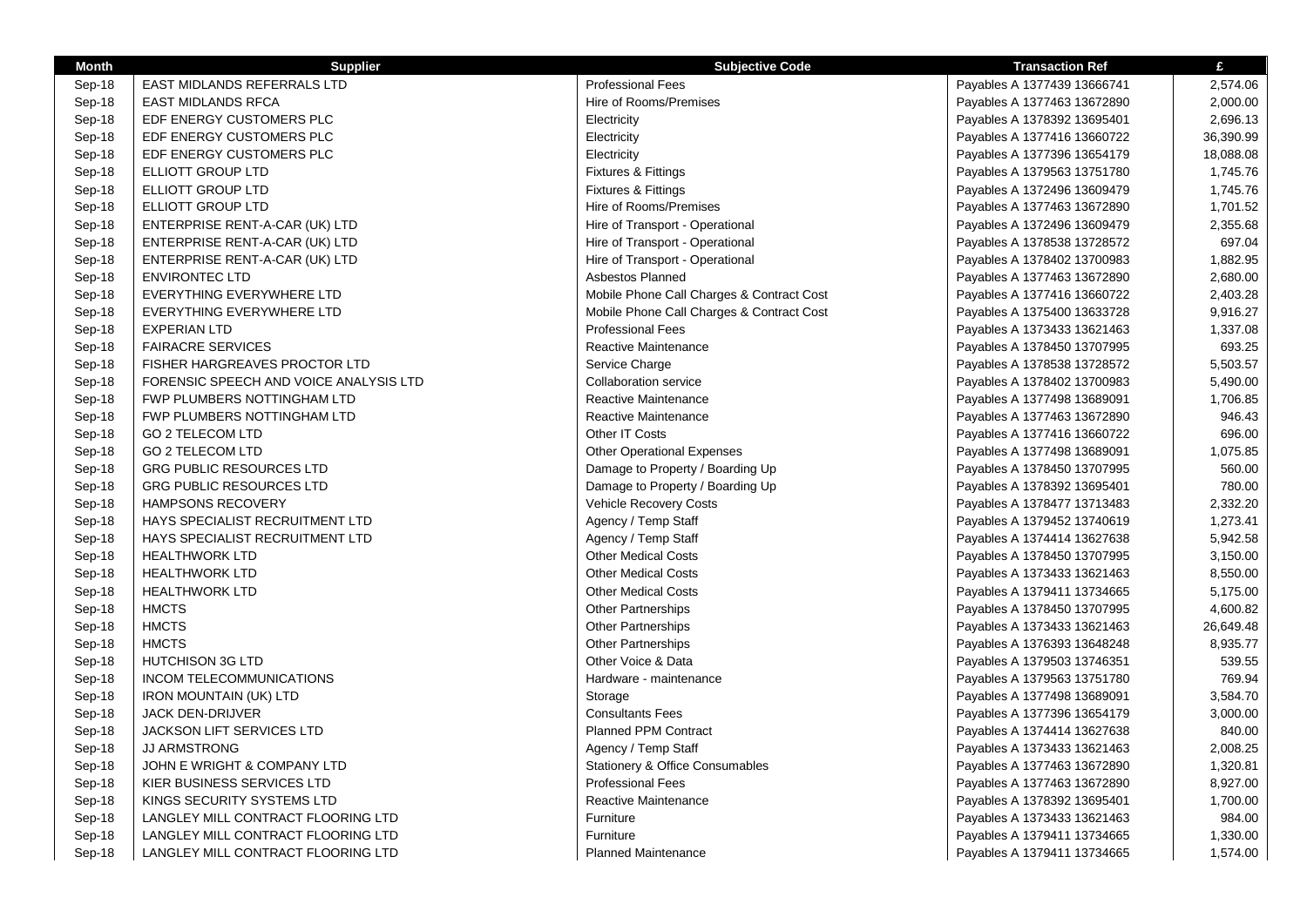| <b>Month</b> | <b>Supplier</b>                                  | <b>Subjective Code</b>                  | <b>Transaction Ref</b>      | £          |
|--------------|--------------------------------------------------|-----------------------------------------|-----------------------------|------------|
| Sep-18       | LANGLEY MILL CONTRACT FLOORING LTD               | Reactive Maintenance                    | Payables A 1379411 13734665 | 930.00     |
| Sep-18       | LEISURE TRAIL UK                                 | Clothing & Uniforms                     | Payables A 1378450 13707995 | 642.71     |
| Sep-18       | LEISURE TRAIL UK                                 | Clothing & Uniforms                     | Payables A 1378402 13700983 | 884.38     |
| Sep-18       | LINCOLNSHIRE SHOWGROUND LTD                      | Hire of Rooms/Premises                  | Payables A 1379563 13751780 | 800.00     |
| Sep-18       | LYCAMOBILE UK LTD                                | <b>Electronic Forensics</b>             | Payables A 1378450 13707995 | 1,200.00   |
| Sep-18       | <b>LYON EQUIPMENT LTD</b>                        | Clothing & Uniforms                     | Payables A 1372496 13609479 | 955.11     |
| Sep-18       | <b>LYON EQUIPMENT LTD</b>                        | <b>External Training Courses</b>        | Payables A 1378477 13713483 | 2,520.00   |
| Sep-18       | <b>MACOI LTD</b>                                 | Furniture                               | Payables A 1378402 13700983 | 3,014.20   |
| Sep-18       | <b>MACOI LTD</b>                                 | Furniture                               | Payables A 1377396 13654179 | 7,437.50   |
| Sep-18       | <b>MACOI LTD</b>                                 | Furniture                               | Payables A 1373407 13615603 | 1,155.12   |
| Sep-18       | <b>MAZARS LLP</b>                                | Internal Audit Fee                      | Payables A 1377396 13654179 | 9,436.00   |
| Sep-18       | MEHLER VARIO SYSTEM GMBH                         | Clothing & Uniforms                     | Payables A 1377396 13654179 | 710.00     |
| Sep-18       | MICHAEL PAGE INTERNATIONAL RECRUITMENT           | Agency / Temp Staff                     | Payables A 1374414 13627638 | 4,083.50   |
| Sep-18       | MICHAEL PAGE INTERNATIONAL RECRUITMENT           | <b>Professional Fees</b>                | Payables A 1372496 13609479 | 2,041.75   |
| Sep-18       | <b>MICK STIRLAND</b>                             | <b>Professional Fees</b>                | Payables A 1378392 13695401 | 600.00     |
| Sep-18       | MITIE GROUP PLC                                  | Police Surgeons / Clinicians            | Payables A 1372496 13609479 | 173,280.66 |
| Sep-18       | MITIE GROUP PLC                                  | Police Surgeons / Clinicians            | Payables A 1377463 13672890 | 86,640.33  |
| Sep-18       | <b>MIVEN LTD</b>                                 | Service Charge                          | Payables A 1373433 13621463 | 91,513.37  |
| Sep-18       | MOUNTAIN HEALTHCARE LTD                          | <b>Professional Fees</b>                | Payables A 1375386 13630732 | 2,300.45   |
| Sep-18       | MPC SERVICES (UK) LTD                            | Reactive Maintenance                    | Payables A 1378477 13713483 | 553.50     |
| Sep-18       | NATIONAL CAR PARKS LTD                           | Rent                                    | Payables A 1375400 13633728 | 6,249.90   |
| Sep-18       | NATIONAL CRIME AGENCY                            | <b>External Training Courses</b>        | Payables A 1377463 13672890 | 1,037.00   |
| Sep-18       | NATIONAL MONITORING                              | Covert Alarms Installation & Monitoring | Payables A 1377396 13654179 | 3,944.68   |
| Sep-18       | NEOLOGY UK LTD                                   | Other IT Costs                          | Payables A 1375390 13630842 | 4,023.00   |
| Sep-18       | <b>NEWTON NOTTINGHAM LLP</b>                     | Rent                                    | Payables A 1377439 13666741 | 8,550.00   |
| Sep-18       | NIELSEN CHEMICALS                                | Vehicle Cleaning                        | Payables A 1379411 13734665 | 546.93     |
| Sep-18       | NORTH NOTTS BID LTD                              | Council Tax                             | Payables A 1378450 13707995 | 887.50     |
| Sep-18       | NOTTINGHAM CITY COUNCIL                          | <b>Other Partnerships</b>               | Payables A 1377463 13672890 | 18,500.00  |
| Sep-18       | NOTTINGHAM COACHES LTD                           | <b>External Training Courses</b>        | Payables A 1378450 13707995 | 1,250.00   |
| Sep-18       | NOTTINGHAM INDUSTRIAL CLEANERS LTD               | <b>Planned Maintenance</b>              | Payables A 1377463 13672890 | 686.00     |
| Sep-18       | NOTTINGHAMSHIRE COUNTY COUNCIL                   | <b>Other Partnerships</b>               | Payables A 1378450 13707995 | 17,612.00  |
| Sep-18       | NRA ROOFING & FLOORING SERVICES LTD              | <b>Planned Maintenance</b>              | Payables A 1377416 13660722 | 1,232.00   |
| Sep-18       | NRA ROOFING & FLOORING SERVICES LTD              | <b>Planned Maintenance</b>              | Payables A 1375400 13633728 | 550.00     |
| Sep-18       | <b>OPTIONS</b>                                   | <b>Contract Catering</b>                | Payables A 1379411 13734665 | 1,479.20   |
| Sep-18       | ORBIS PROTECT LTD                                | Damage to Property / Boarding Up        | Payables A 1378450 13707995 | 1,495.00   |
| Sep-18       | ORBIS PROTECT LTD                                | Vehicle Cleaning                        | Payables A 1379411 13734665 | 1,220.00   |
| Sep-18       | ORBIS PROTECT LTD                                | <b>Decontamination Costs</b>            | Payables A 1379411 13734665 | 601.98     |
| Sep-18       | PAYPOINT PLC                                     | <b>Electronic Forensics</b>             | Payables A 1374414 13627638 | 1,100.00   |
| Sep-18       | PETER JONES (ILG) LTD                            | Other IT Costs                          | Payables A 1372496 13609479 | 1,235.00   |
| Sep-18       | PETER ROBERTS                                    | <b>External Training Courses</b>        | Payables A 1377463 13672890 | 750.00     |
| Sep-18       | PITNEY BOWES                                     | Postage Costs                           | Payables A 1377439 13666741 | 2,011.00   |
| Sep-18       | POLICE AND CRIME COMMISSIONER FOR DERBYSHIRE     | <b>Legal Costs</b>                      | Payables A 1378538 13728572 | 3,368.00   |
| Sep-18       | POLICE AND CRIME COMMISSIONER FOR DERBYSHIRE     | Software Licences                       | Payables A 1379411 13734665 | 7,218.00   |
| Sep-18       | POLICE AND CRIME COMMISSIONER FOR LEICESTERSHIRE | <b>Other Partnerships</b>               | Payables A 1377498 13689091 | 8,280.00   |
| Sep-18       | POLICE AND CRIME COMMISSIONER FOR LEICESTERSHIRE | <b>Professional Fees</b>                | Payables A 1372496 13609479 | 14,104.22  |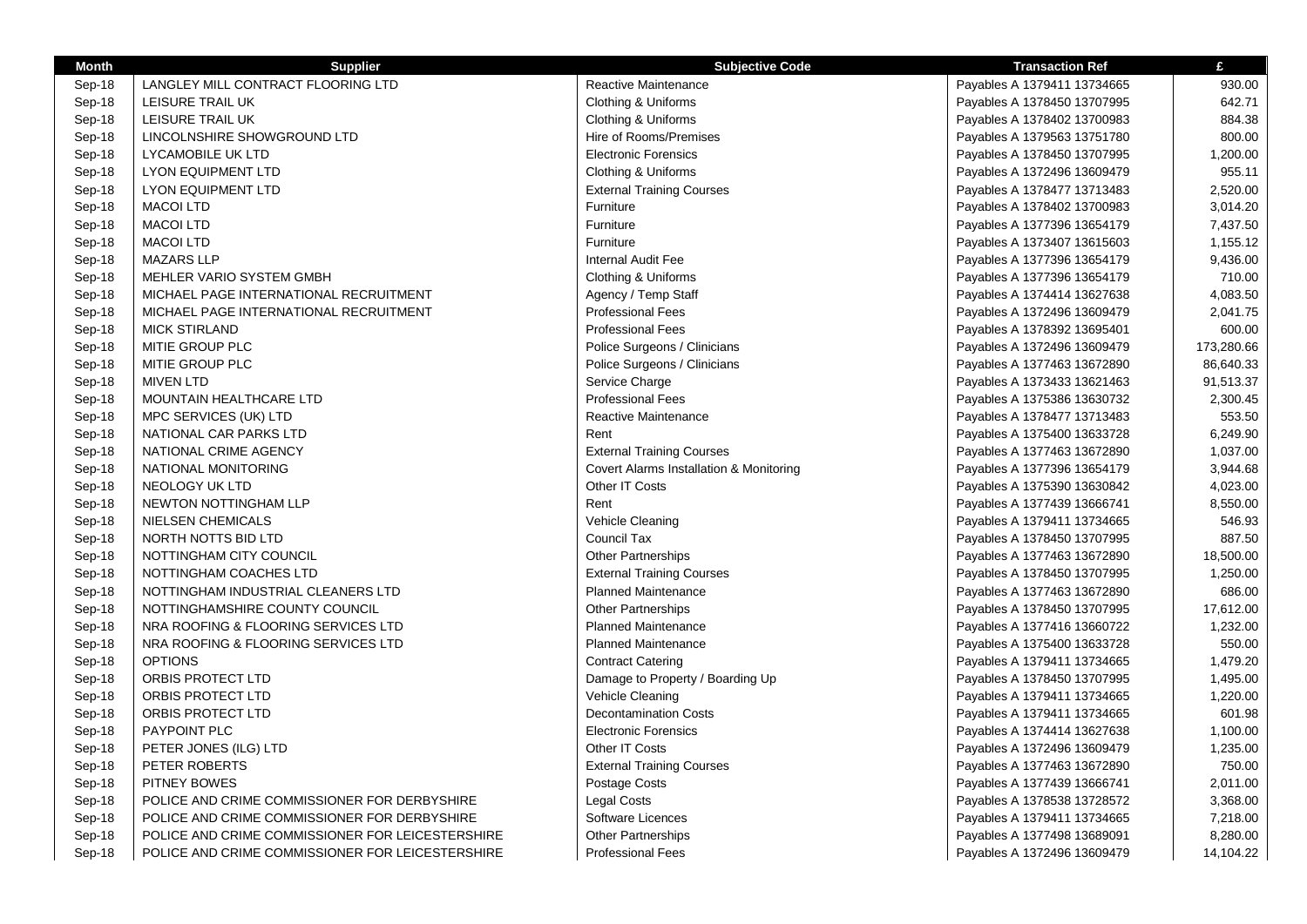| <b>Month</b> | <b>Supplier</b>                                 | <b>Subjective Code</b>                    | <b>Transaction Ref</b>      | £         |
|--------------|-------------------------------------------------|-------------------------------------------|-----------------------------|-----------|
| Sep-18       | PRAECEDO BUSINESS SOLUTIONS LTD                 | <b>Consultants Fees</b>                   | Payables A 1373433 13621463 | 13,205.00 |
| Sep-18       | PREMIER PETS HOTEL                              | Police Dogs - purchase                    | Payables A 1378477 13713483 | 1,937.84  |
| Sep-18       | PREMIER PETS HOTEL                              | Police Dogs - purchase                    | Payables A 1374414 13627638 | 1,604.79  |
| Sep-18       | PRIMETAKE LTD                                   | Reactive Maintenance                      | Payables A 1378402 13700983 | 578.00    |
| Sep-18       | <b>PRIMETAKE LTD</b>                            | Firearms & Ammunition                     | Payables A 1374414 13627638 | 2,160.00  |
| Sep-18       | <b>PRO TECT SAFETY SIGNS</b>                    | Vehicle Maintenance                       | Payables A 1378477 13713483 | 1,130.50  |
| Sep-18       | RELIANCE HIGH TECH LTD                          | <b>Annual Servicing</b>                   | Payables A 1379411 13734665 | 2,242.83  |
| Sep-18       | RELIANCE HIGH TECH LTD                          | Building Maintenance - Day to Day         | Payables A 1378450 13707995 | 1,281.50  |
| Sep-18       | RELIANCE HIGH TECH LTD                          | Reactive Maintenance                      | Payables A 1378450 13707995 | 3,827.70  |
| Sep-18       | RELIANCE HIGH TECH LTD                          | Reactive Maintenance                      | Payables A 1375386 13630732 | 2,016.60  |
| Sep-18       | RICHFORD MOTOR SERVICES LTD                     | <b>Vehicle Recovery Costs</b>             | Payables A 1378538 13728572 | 1,556.00  |
| Sep-18       | RICHFORD MOTOR SERVICES LTD                     | Vehicle Recovery Costs                    | Payables A 1379411 13734665 | 15,440.00 |
| Sep-18       | <b>RICOH UK LTD</b>                             | Software Licences                         | Payables A 1377498 13689091 | 17,117.70 |
| Sep-18       | <b>RICOH UK LTD</b>                             | Software Licences                         | Payables A 1377463 13672890 | 8,160.00  |
| Sep-18       | <b>RICOH UK LTD</b>                             | <b>Photocopier Machines Running Costs</b> | Payables A 1378392 13695401 | 12,603.64 |
| Sep-18       | <b>RICOH UK LTD</b>                             | <b>Photocopier Machines Running Costs</b> | Payables A 1377463 13672890 | 43,438.42 |
| Sep-18       | ROYAL MAIL GROUP PLC                            | Postage Costs                             | Payables A 1378538 13728572 | 3,758.43  |
| Sep-18       | ROYAL MAIL GROUP PLC                            | Postage Costs                             | Payables A 1379503 13746351 | 3,144.13  |
| Sep-18       | ROYAL MAIL GROUP PLC                            | Postage Costs                             | Payables A 1377498 13689091 | 2,451.10  |
| Sep-18       | ROYAL MAIL GROUP PLC                            | Postage Costs                             | Payables A 1377416 13660722 | 5,404.15  |
| Sep-18       | S G SMITH T/A EASYMOVE                          | Rent                                      | Payables A 1372496 13609479 | 3,750.00  |
| Sep-18       | <b>SALLIE MELLORS</b>                           | Witness Expenses                          | Payables A 1373407 13615603 | 517.52    |
| Sep-18       | <b>SECOND ELEMENT LTD</b>                       | <b>Annual Servicing</b>                   | Payables A 1378477 13713483 | 1,374.00  |
| Sep-18       | <b>SECOND ELEMENT LTD</b>                       | <b>Planned PPM Contract</b>               | Payables A 1377463 13672890 | 640.00    |
| Sep-18       | <b>SECURITY PLUS LTD</b>                        | <b>Professional Fees</b>                  | Payables A 1378450 13707995 | 500.00    |
| Sep-18       | <b>SEPURA LTD</b>                               | Radio / Airwave - Equipment               | Payables A 1372496 13609479 | 952.00    |
| Sep-18       | SEPURA LTD                                      | Radio / Airwave - Equipment               | Payables A 1377498 13689091 | 7,090.00  |
| Sep-18       | <b>SEPURA LTD</b>                               | Radio / Airwave - Equipment               | Payables A 1377416 13660722 | 544.00    |
| Sep-18       | SHB HIRE LTD                                    | Hire of Transport - Operational           | Payables A 1376393 13648248 | 1,204.55  |
| Sep-18       | <b>SHRED STATION LTD</b>                        | <b>Confidential Waste</b>                 | Payables A 1378450 13707995 | 901.26    |
| Sep-18       | <b>SHRED STATION LTD</b>                        | <b>Confidential Waste</b>                 | Payables A 1377416 13660722 | 1,031.12  |
| Sep-18       | <b>SKS LTD</b>                                  | Building Maintenance - Day to Day         | Payables A 1377416 13660722 | 740.00    |
| Sep-18       | SLATER ELECTRICAL SERVICES LTD                  | <b>Other Operational Expenses</b>         | Payables A 1379563 13751780 | 3,970.00  |
| Sep-18       | SLATER ELECTRICAL SERVICES LTD                  | <b>Planned Maintenance</b>                | Payables A 1375386 13630732 | 1,216.55  |
| Sep-18       | SLATER ELECTRICAL SERVICES LTD                  | <b>Reactive Maintenance</b>               | Payables A 1378402 13700983 | 1,439.45  |
| Sep-18       | SMARTDESK SYSTEMS LTD T/A TGS SERVICES (UK) LTD | Network Management                        | Payables A 1377463 13672890 | 540.90    |
| Sep-18       | SOCIAL AND MARKET STRATEGIC RESEARCH LTD        | Publicity                                 | Payables A 1378450 13707995 | 5,800.00  |
| Sep-18       | SOLO SERVICE GROUP LTD                          | <b>Contract Cleaning</b>                  | Payables A 1376393 13648248 | 45,870.00 |
| Sep-18       | SP SERVICES UK LTD                              | <b>Other Medical Costs</b>                | Payables A 1372496 13609479 | 2,068.00  |
| Sep-18       | SPACEWISE                                       | <b>Other Operational Expenses</b>         | Payables A 1377463 13672890 | 1,209.00  |
| Sep-18       | SPECIALIST COMPUTER CENTRES PLC                 | Other IT Costs                            | Payables A 1374414 13627638 | 554.84    |
| Sep-18       | ST JOHN AMBULANCE                               | Hire of Rooms/Premises                    | Payables A 1379452 13740619 | 2,500.00  |
| Sep-18       | STARTRAQ (UK) LTD                               | <b>Professional Fees</b>                  | Payables A 1377498 13689091 | 7,521.00  |
| Sep-18       | STARTRAQ (UK) LTD                               | Software Licences                         | Payables A 1378392 13695401 | 2,810.89  |
| Sep-18       | STONEWALL EQUALITY LTD                          | <b>External Training Courses</b>          | Payables A 1377463 13672890 | 840.00    |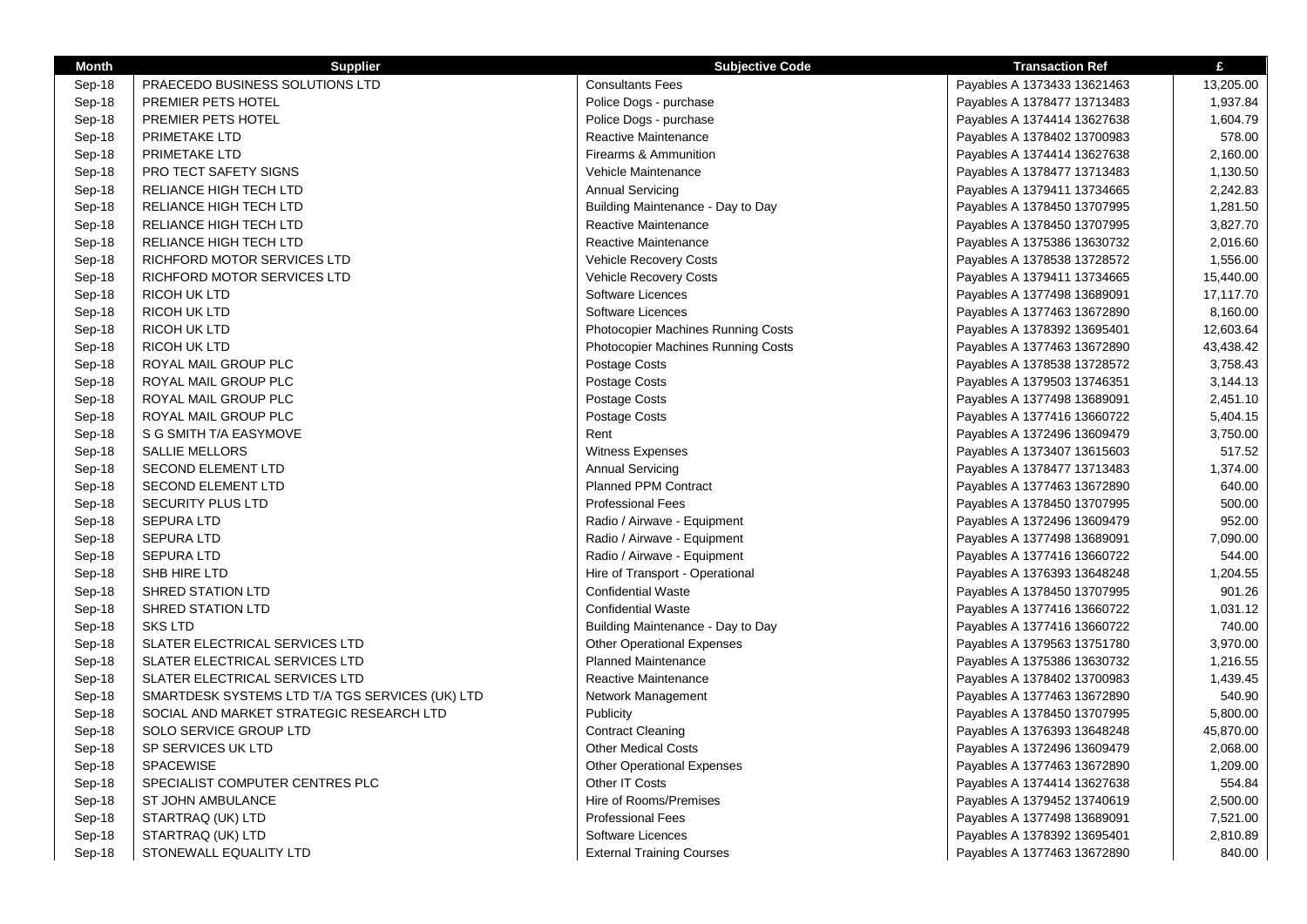| <b>Month</b> | <b>Supplier</b>                                       | <b>Subjective Code</b>                          | <b>Transaction Ref</b>      | £          |
|--------------|-------------------------------------------------------|-------------------------------------------------|-----------------------------|------------|
| Sep-18       | <b>SUNTOP BOARDING KENNELS</b>                        | Stray Animals (maintenance costs)               | Payables A 1378392 13695401 | 6,714.50   |
| Sep-18       | <b>T &amp; S HEATING LTD</b>                          | Reactive Maintenance                            | Payables A 1378392 13695401 | 1,395.01   |
| Sep-18       | TAILORED IMAGE LTD                                    | Clothing & Uniforms                             | Payables A 1378450 13707995 | 5,207.95   |
| Sep-18       | TECHNIQUE LEARNING SOLUTIONS LTD                      | <b>External Training Courses</b>                | Payables A 1379411 13734665 | 2,880.00   |
| Sep-18       | TELEPHONE TECHNOLOGY LTD                              | Mobile Phone Call Charges & Contract Cost       | Payables A 1376393 13648248 | 1,586.40   |
| Sep-18       | TERRATRUCK DISTRIBUTION SERVICES LTD                  | <b>Professional Fees</b>                        | Payables A 1378402 13700983 | 790.00     |
| Sep-18       | TETRA SCENE OF CRIME LTD                              | Maintenance/Consumables Specialist Op Equipment | Payables A 1378477 13713483 | 738.94     |
| Sep-18       | THE APPROPRIATE ADULT SERVICE LTD                     | <b>Witness Expenses</b>                         | Payables A 1379563 13751780 | 4,754.50   |
| Sep-18       | THE ASSOCIATION OF POLICING & CRIME CHIEF EXECUTIVES  | <b>Professional Fees</b>                        | Payables A 1379411 13734665 | 1,050.00   |
| Sep-18       | THE MOWER SHOP LTD                                    | Grounds Maintenance                             | Payables A 1372496 13609479 | 509.87     |
| Sep-18       | THE POLICE AND CRIME COMMISSIONER FOR NORTH YORKSHIRE | Specific Grants awarded                         | Payables A 1379411 13734665 | 6,900.00   |
| Sep-18       | THEBIGWORD INTERPRETING SERVICES LTD                  | <b>Interpreters Fees</b>                        | Payables A 1376393 13648248 | 2,145.87   |
| Sep-18       | THEIA CONSULTING LTD                                  | <b>Professional Fees</b>                        | Payables A 1378538 13728572 | 16,421.25  |
| Sep-18       | <b>THOMAS JACKS LTD</b>                               | Mobile Information System                       | Payables A 1378450 13707995 | 576.00     |
| Sep-18       | TRENT VALLEY TRAINING                                 | <b>External Training Courses</b>                | Payables A 1379563 13751780 | 877.00     |
| Sep-18       | TRUVELO (UK) LTD                                      | <b>Professional Fees</b>                        | Payables A 1378477 13713483 | 2,956.80   |
| Sep-18       | <b>TURNKEY INSTRUMENTS LTD</b>                        | <b>Professional Fees</b>                        | Payables A 1378450 13707995 | 525.00     |
| Sep-18       | UK TOOL HIRE LTD                                      | Hire of Transport - Operational                 | Payables A 1377439 13666741 | 1,168.40   |
| Sep-18       | UNIVERSITY OF LEICESTER                               | Pathologists Fees                               | Payables A 1378450 13707995 | 1,022.50   |
| Sep-18       | UNIVERSITY OF LEICESTER                               | Pathologists Fees                               | Payables A 1379411 13734665 | 842.00     |
| Sep-18       | UNIVERSITY OF LEICESTER                               | Pathologists Fees                               | Payables A 1378392 13695401 | 10,448.00  |
| Sep-18       | UNIVERSITY OF LEICESTER                               | Pathologists Fees                               | Payables A 1377416 13660722 | 614.50     |
| Sep-18       | UNIVERSITY OF LEICESTER                               | <b>Professional Fees</b>                        | Payables A 1378450 13707995 | 600.00     |
| Sep-18       | <b>VENSON NOTTS LTD</b>                               | Venson DSAF                                     | Payables A 1377498 13689091 | 147,474.95 |
| Sep-18       | <b>VENSON NOTTS LTD</b>                               | Venson PPM                                      | Payables A 1377498 13689091 | 127,643.39 |
| Sep-18       | VEOLIA ENVIRONMENTAL SERVICES (UK) LTD                | Waste Disposal                                  | Payables A 1379563 13751780 | 4,985.59   |
| Sep-18       | VEOLIA ENVIRONMENTAL SERVICES (UK) LTD                | Waste Disposal                                  | Payables A 1378402 13700983 | 5,411.77   |
| Sep-18       | <b>VERTICALITY LTD</b>                                | <b>External Advertising</b>                     | Payables A 1377498 13689091 | 2,000.00   |
| Sep-18       | <b>VIKING ARMS LTD</b>                                | <b>Professional Fees</b>                        | Payables A 1377463 13672890 | 1,457.85   |
| Sep-18       | VIRGIN MEDIA BUSINESS LTD                             | Network Management                              | Payables A 1377439 13666741 | 681.35     |
| Sep-18       | <b>VIRGIN MEDIA BUSINESS LTD</b>                      | Network Management                              | Payables A 1378392 13695401 | 21,938.81  |
| Sep-18       | VIRGIN MEDIA BUSINESS LTD                             | Network Management                              | Payables A 1377416 13660722 | 8,376.65   |
| Sep-18       | <b>VODAFONE CORPORATE LTD</b>                         | Mobile Phone Call Charges & Contract Cost       | Payables A 1379452 13740619 | 1,696.63   |
| Sep-18       | <b>VODAFONE CORPORATE LTD</b>                         | <b>Network Services</b>                         | Payables A 1377439 13666741 | 6,036.49   |
| Sep-18       | <b>VODAFONE CORPORATE LTD</b>                         | <b>Network Services</b>                         | Payables A 1374414 13627638 | 2,580.00   |
| Sep-18       | <b>VODAFONE CORPORATE LTD</b>                         | <b>Network Services</b>                         | Payables A 1379411 13734665 | 2,580.00   |
| Sep-18       | VPS (UK) LTD                                          | <b>Professional Fees</b>                        | Payables A 1377439 13666741 | 635.56     |
| Sep-18       | WA PRODUCTS (UK) LTD                                  | Maintenance/Consumables Specialist Op Equipment | Payables A 1377439 13666741 | 1,839.10   |
| Sep-18       | WA PRODUCTS (UK) LTD                                  | Maintenance/Consumables Specialist Op Equipment | Payables A 1378450 13707995 | 2,947.16   |
| Sep-18       | WA PRODUCTS (UK) LTD                                  | Maintenance/Consumables Specialist Op Equipment | Payables A 1374414 13627638 | 1,942.70   |
| Sep-18       | WA PRODUCTS (UK) LTD                                  | Maintenance/Consumables Specialist Op Equipment | Payables A 1373433 13621463 | 1,529.33   |
| Sep-18       | WA PRODUCTS (UK) LTD                                  | Specialist Operational Equipment                | Payables A 1378450 13707995 | 703.24     |
| Sep-18       | WA PRODUCTS (UK) LTD                                  | Specialist Operational Equipment                | Payables A 1379411 13734665 | 633.90     |
| Sep-18       | WA PRODUCTS (UK) LTD                                  | Stationery & Office Consumables                 | Payables A 1377439 13666741 | 564.80     |
| Sep-18       | <b>WASTECARE GROUP LTD</b>                            | Waste Disposal                                  | Payables A 1378538 13728572 | 1,210.06   |
|              |                                                       |                                                 |                             |            |